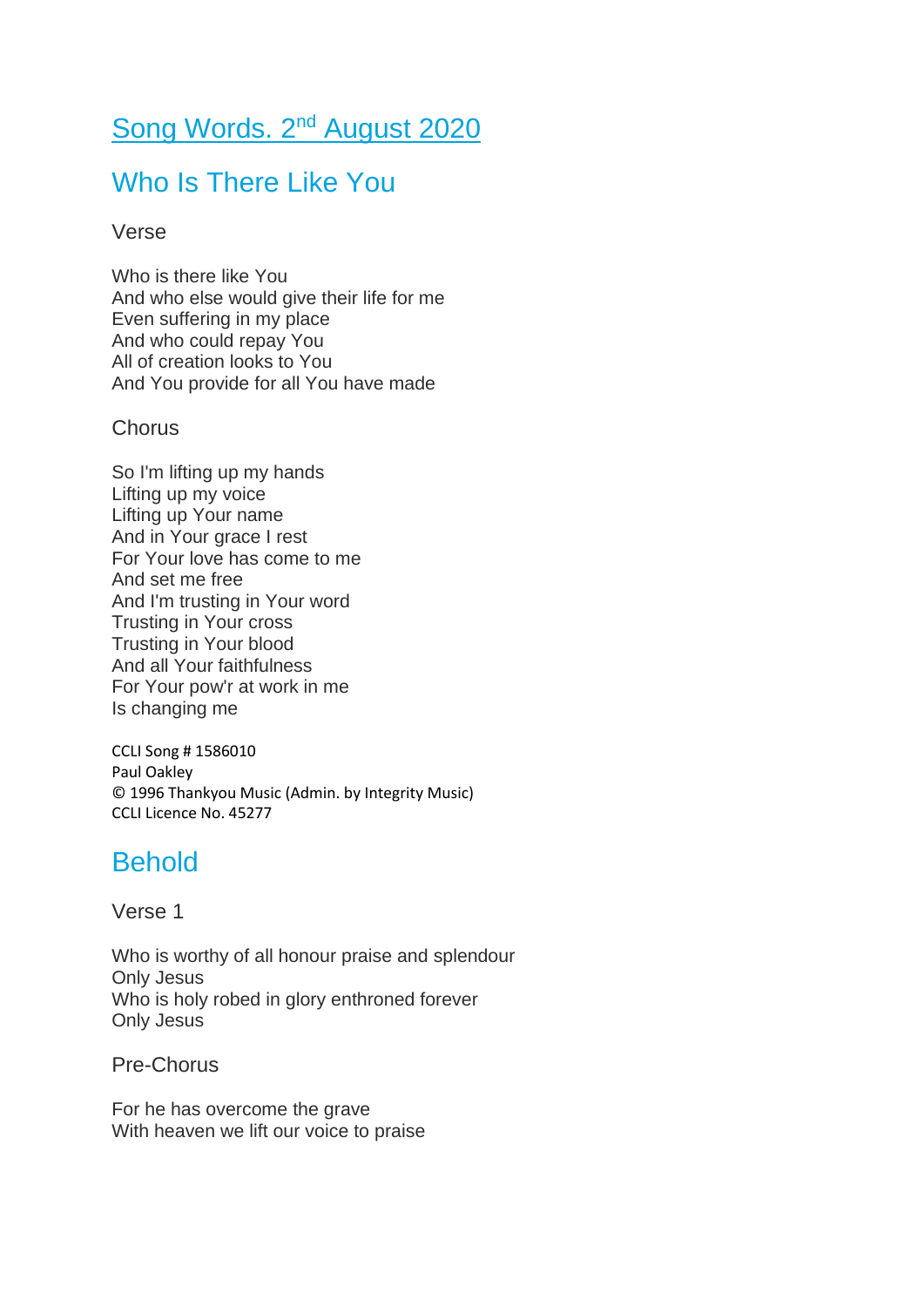### **Chorus**

We behold the Lamb of God Who takes away the sin of the world And we see him seated on the throne By his blood we've been redeemed We once were dead but now we're free And we praise the king above all kings

Verse 2

Who is worthy of our reverence of our worship Only Jesus Who is mighty Judah's lion king forever Only Jesus

Pre-Chorus

For he is coming back again And then forever we will sing

Behold, Emu Music, © 2018 Liv Chapman, Curtis Smith, CCLI Song No: 7115560

# Ye Servants Of God

Verse 1

Ye servants of God your master proclaim And publish abroad his wonderful name The name all victorious of Jesus extol His kingdom is glorious and rules over all

Verse 2

God ruleth on high almighty to save And still He is nigh His presence we have The great congregation his triumph shall sing Ascribing salvation to Jesus our king

Verse 3

Salvation to God who sits on the throne Let all cry aloud and honour the Son The praises of Jesus the angels proclaim Fall down on their faces and worship the Lamb

Verse 4